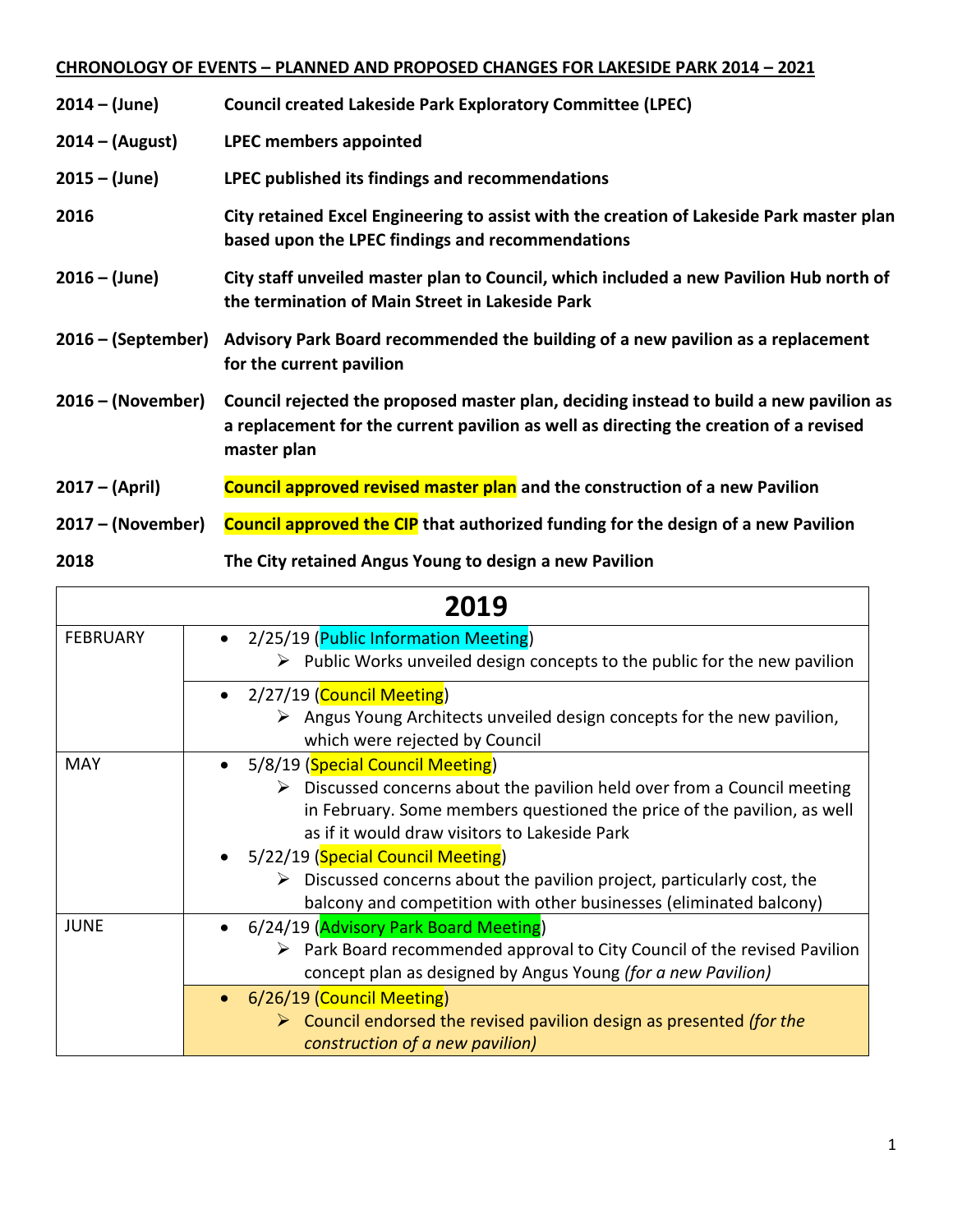| <b>OCTOBER</b>  | 10/16/19                                                                                                                                   |
|-----------------|--------------------------------------------------------------------------------------------------------------------------------------------|
|                 | $\triangleright$ At his request, Council Member Ben Giles met with the City Manager and                                                    |
|                 | the City Attorney to request the addition of the Lakeside Park Pavilion                                                                    |
|                 | construction project to the 10/23/19 agenda in order to ask the Council                                                                    |
|                 | to reconsider the project.                                                                                                                 |
|                 | 10/17/19<br>$\bullet$                                                                                                                      |
|                 | $\triangleright$ City Clerk published the agenda for the 10/23/19 Council meeting, an                                                      |
|                 | agenda which communicated Mr. Giles' interest in discussing whether                                                                        |
|                 | the Pavilion project scope, design, location and budget were appropriate                                                                   |
|                 | 10/23/19 (Council Meeting)<br>$\bullet$                                                                                                    |
|                 | $\triangleright$ Mr. Giles introduced a request to delay the Pavilion construction project                                                 |
|                 | that had been endorsed by Council in June                                                                                                  |
| <b>NOVEMBER</b> | 11/13/19 (Council Meeting)                                                                                                                 |
|                 | $\triangleright$ Council approved the 2020 Capital Improvement Plan (CIP), which                                                           |
|                 | included \$3.5 million to construct a new Pavilion in 2020 and \$60K for                                                                   |
|                 | fiber connectivity to the new pavilion                                                                                                     |
|                 | $\triangleright$ Council approved a delay in the Pavilion project until 2/15/20 to evaluate<br>alternate proposals from community partners |
|                 |                                                                                                                                            |
|                 | 11/25/19 (Advisory Park Board Meeting)<br>$\triangleright$ Park Board considered land use options and restrictions for LSP                 |
|                 | A Motion was made to restrict development to the current                                                                                   |
|                 | Pavilion footprint only; the motion died for lack of second.                                                                               |
|                 | A Motion was made to recommend to City Council to prohibit<br>п                                                                            |
|                 | development on the green space at the end of Main Street where                                                                             |
|                 | the master plan of 2016 had proposed the construction of an                                                                                |
|                 | Amphitheater and Pavilion; the motion was adopted.                                                                                         |
| <b>DECEMBER</b> | 12/11/19 (Council Meeting)<br>$\bullet$                                                                                                    |
|                 | $\triangleright$ Council endorsed the APB recommendation prohibiting development in                                                        |
|                 | Lakeside Park in the wooded area immediately north of Main Street                                                                          |
|                 | 2020                                                                                                                                       |
| <b>JANUARY</b>  | 1/9/20                                                                                                                                     |
|                 | $\triangleright$ City Clerk issued a Badke Notice announcing the possible attendance of                                                    |
|                 | City Council and Park Board members at the 1/20/20, "Lakeside Park                                                                         |
|                 | Vision of the Future" presentation at the Pavilion.                                                                                        |
|                 | 1/20/20                                                                                                                                    |
|                 | Supporters of the LPEC hosted a public meeting at the Pavilion to<br>➤                                                                     |
|                 | introduce an Alternative Master Plan (AMP) to the public; then known as                                                                    |
|                 | the "Lakeside Park Vision of the Future."                                                                                                  |
|                 | 1/27/20 (Advisory Park Board Meeting)                                                                                                      |
|                 | $\triangleright$ Alternate Lakeside Park Master Plan was presented by Tom                                                                  |
|                 | Schermerhorn, representing the Supporters of the Lakeside Park                                                                             |
|                 | <b>Exploratory Committee</b>                                                                                                               |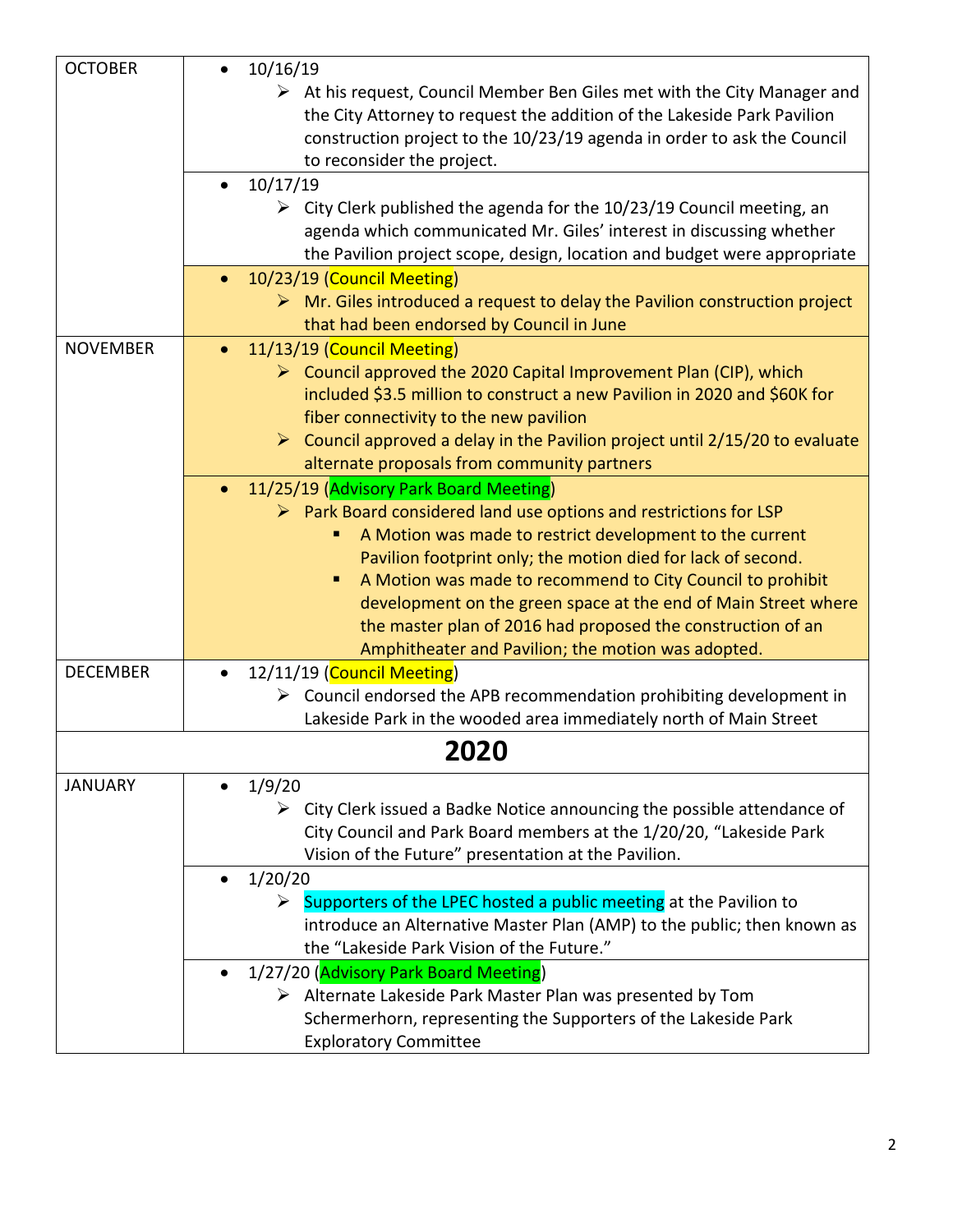| <b>FEBRUARY</b> | 2/12/20 (Council Meeting)                                                                  |
|-----------------|--------------------------------------------------------------------------------------------|
|                 | $\triangleright$ Presentation of alternate Lakeside Park Master Plan was presented by      |
|                 | Tom Schermerhorn, representing the Supporters of the Lakeside Park                         |
|                 | Exploratory Committee, to introduce the AMP to the Council                                 |
|                 | Council approved indefinite postponement of the new Pavilion                               |
|                 | project                                                                                    |
|                 | Council ordered a feasibility analysis                                                     |
|                 | Council adopted the alternative master plan concept                                        |
|                 | 2/26/20 (Council Meeting)<br>$\bullet$                                                     |
|                 | $\triangleright$ Presentation by staff regarding the AMP implementation strategy,          |
|                 | focused on when and how to renovate the pavilion                                           |
|                 | City terminated the contract with Angus Young for design and engineering                   |
|                 | services associated with the construction of a new Pavilion                                |
| <b>MARCH</b>    |                                                                                            |
|                 | 3/25/20 (Council Meeting)<br>$\bullet$                                                     |
|                 | $\triangleright$ Presentation by staff regarding the details of the pavilion renovation    |
|                 | Discussion about whether to survey the community about the AMP<br>➤                        |
| <b>APRIL</b>    | 4/20/20<br>$\bullet$                                                                       |
|                 | Ms. Parafiniuk becomes President/CEO of Envision Greater FDL<br>➤                          |
| <b>MAY</b>      | 5/13/20 (Council Meeting)<br>$\bullet$                                                     |
|                 | $\triangleright$ Motion to refer community survey discussion to the APB failed for a lack  |
|                 | of second.                                                                                 |
| <b>JUNE</b>     | 6/24/20 (Council Meeting)<br>$\bullet$                                                     |
|                 | $\triangleright$ Presentation by staff about the scope of the feasibility analysis and the |
|                 | proposed approach for AMP-related activities for the remainder of 2020                     |
|                 | Update from staff on the design for the pavilion renovation<br>➤                           |
|                 | 6/25/20                                                                                    |
|                 | City published RFP for feasibility analysis<br>➤                                           |
|                 |                                                                                            |
|                 | 6/29/20 (Advisory Park Board Meeting)                                                      |
|                 | City hosted a public information meeting about the AMP<br>➤                                |
| <b>JULY</b>     | 7/15/20                                                                                    |
|                 | > Friends of LSP erected two signs in LSP to generate community input                      |
|                 | about the AMP on the city's website                                                        |
|                 | 7/16/20<br>$\bullet$                                                                       |
|                 | Envision Greater FDL began a telephone survey/poll that some described<br>➤                |
|                 | as "Robocalls"                                                                             |
|                 | 7/22/20<br>٠                                                                               |
|                 | $\triangleright$ City awarded feasibility study contract to Johnson Consulting             |
|                 | 7/27/20 (Advisory Park Board Meeting)<br>$\bullet$                                         |
|                 | $\triangleright$ APB recommended to Council to hold an advisory referendum and to          |
|                 | pause the pavilion renovation                                                              |
| <b>AUGUST</b>   | 8/5/20<br>٠                                                                                |
|                 | Supporters of the LPEC hosted a public meeting at the fairgrounds to<br>➤                  |
|                 | discuss the AMP with the public                                                            |
|                 |                                                                                            |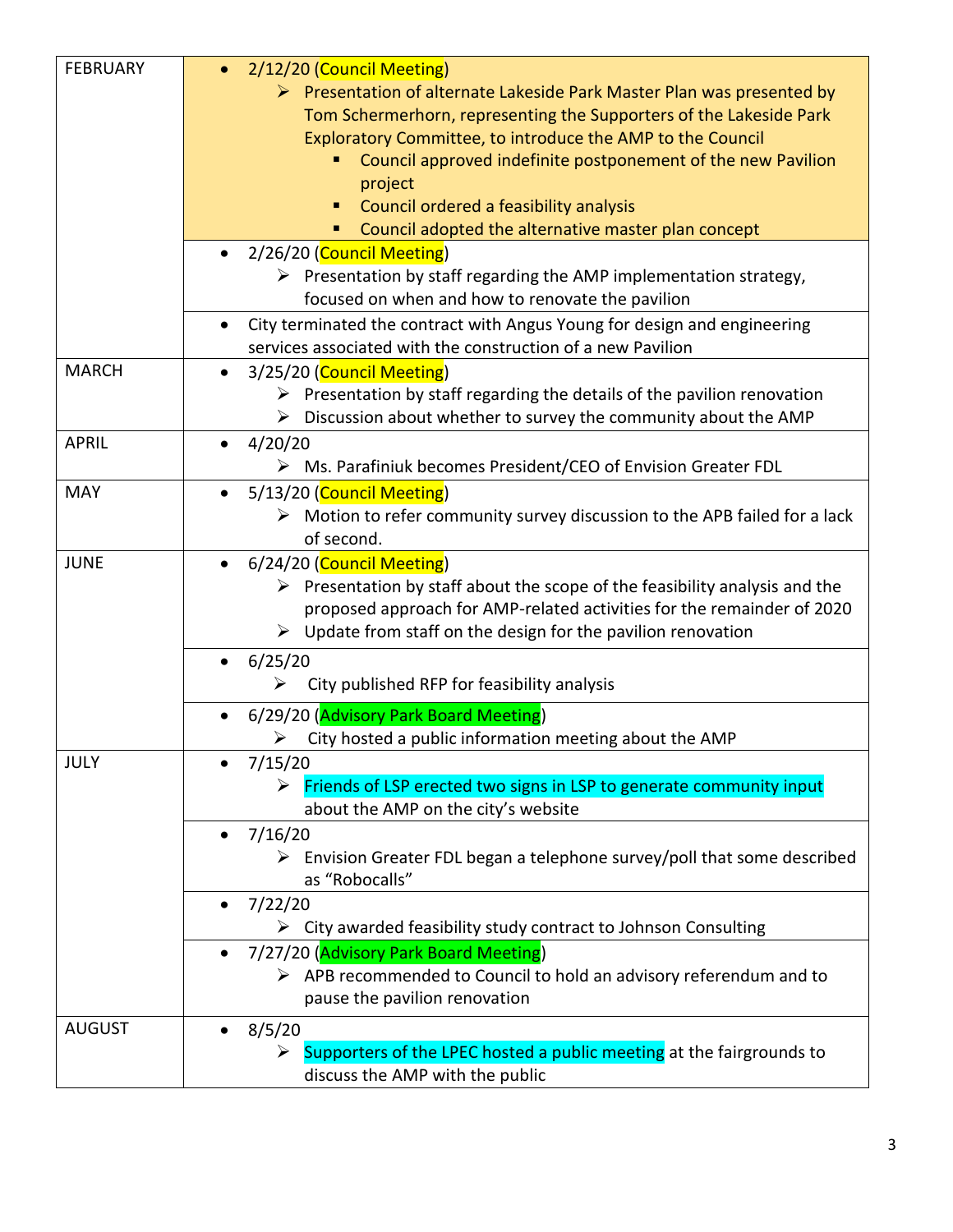|                  | 8/12/20 (Council Meeting)                                                                                                                                                                |
|------------------|------------------------------------------------------------------------------------------------------------------------------------------------------------------------------------------|
|                  | $\triangleright$ Motion made to delay pavilion renovation until after the publication of<br>the feasibility analysis – motion died for lack of $2^{nd}$                                  |
|                  | City Attorney presented an overview about direct legislation, binding and<br>➤                                                                                                           |
|                  | advisory referendums                                                                                                                                                                     |
|                  | Friends of Lakeside Park delivered over 4000 signatures from city                                                                                                                        |
|                  | residents opposing the MPB on lighthouse point and asking that the<br>matter be put to referendum.                                                                                       |
|                  | 8/18/20<br>$\bullet$                                                                                                                                                                     |
|                  | City published a request for bids for the Pavilion renovation<br>➤                                                                                                                       |
| <b>SEPTEMBER</b> | 9/9/20 (COW)                                                                                                                                                                             |
|                  | $\triangleright$ Johnson Consulting presented its feasibility analysis methodology                                                                                                       |
|                  | 9/14/20<br>$\bullet$                                                                                                                                                                     |
|                  | > City awarded Pavilion renovation contract to Capelle Brothers & Diedrich                                                                                                               |
|                  | 9/16/20<br>$\bullet$                                                                                                                                                                     |
|                  | $\triangleright$ Council Member Arletta Allen provided the Lakeside Forward LLC (LSF)<br>proposed Enhancement Agreement to the City Manager                                              |
|                  | 9/16/20 (Special Council Meeting)                                                                                                                                                        |
|                  | $\triangleright$ Closed session held to discuss potential conflict of interest, ethics                                                                                                   |
|                  | considerations and the possibility of litigation                                                                                                                                         |
|                  | $\triangleright$ Annual special budget meeting held to discuss all budget and CIP matters                                                                                                |
|                  | Council approved the addition of \$2.51 million to the CIP for the LSP<br>➤<br><b>AMP</b>                                                                                                |
|                  | 9/18/20                                                                                                                                                                                  |
|                  | $\triangleright$ City Clerk published the agenda for the 9/23/20 Council meeting, an                                                                                                     |
|                  | agenda which communicated the LSF Enhancement Agreement                                                                                                                                  |
|                  | 9/23/20<br>$\bullet$<br>$\triangleright$ Friends of Lakeside Park delivered a direct legislation petition pertaining                                                                     |
|                  | to Lighthouse Peninsula Island to the City Clerk                                                                                                                                         |
|                  | 9/23/20 (Council Meeting)                                                                                                                                                                |
|                  | $\triangleright$ Ms. Allen introduced the LSF Enhancement Agreement for deliberation<br>and approval                                                                                     |
|                  | 9/30/20<br>$\bullet$                                                                                                                                                                     |
|                  | $\triangleright$ Friends of Lakeside Park delivered a direct legislation petition pertaining<br>to Oven Island to the City Clerk                                                         |
|                  | 9/30/20 (Special Council Meeting)                                                                                                                                                        |
|                  | > Council adopted modified Enhancement Agreement                                                                                                                                         |
| <b>OCTOBER</b>   | 10/2/20<br>$\bullet$<br>Enhancement Agreement went into effect, an agreement that set forth a<br>➤<br>120 day review period to begin with the publication of the feasibility<br>analysis |
|                  | 10/5/20<br>$\bullet$                                                                                                                                                                     |
|                  | Friends of Lakeside Park Lighthouse Peninsula Island petition certified by<br>➤<br>City Clerk                                                                                            |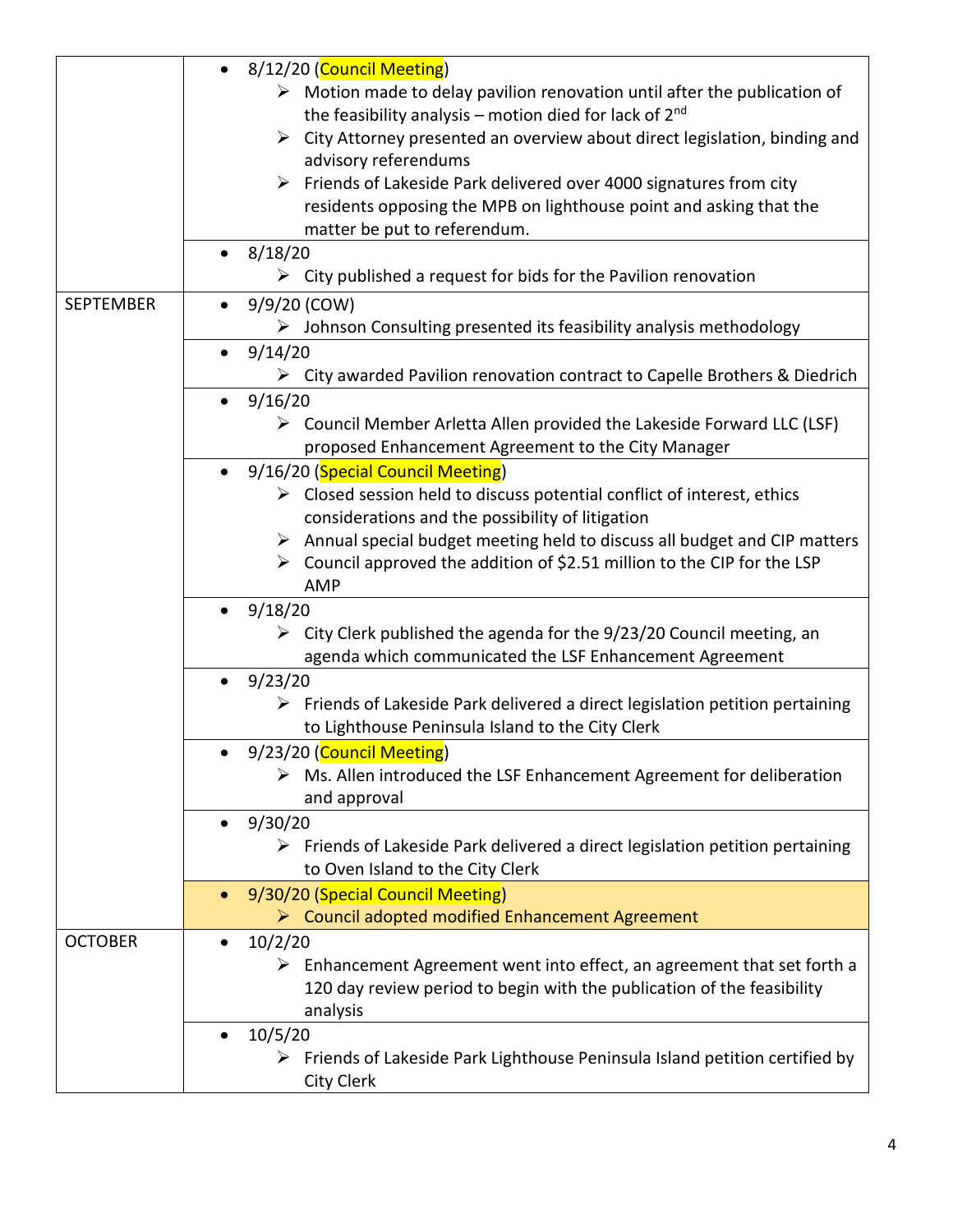|                 | 10/7/20<br>$\bullet$                                                                          |
|-----------------|-----------------------------------------------------------------------------------------------|
|                 | $\triangleright$ Friends of Lakeside Park Oven Island petition certified by City Clerk        |
|                 | 10/14/20 (Council Meeting)<br>$\bullet$                                                       |
|                 | $\triangleright$ Council adopted resolution finding that the Friends of Lakeside Park's       |
|                 | petitions are not proper subjects for direct legislation                                      |
|                 | 10/19/20<br>$\bullet$                                                                         |
|                 | $\triangleright$ Friends of Lakeside Park filed lawsuit                                       |
|                 | 10/21/20                                                                                      |
|                 | Friends of Lakeside Park filed motion for temporary injunction<br>➤                           |
|                 | 10/30/20<br>$\bullet$                                                                         |
|                 | $\triangleright$ City Clerk served with Friends of Lakeside Park et al v. City of Fond du Lac |
|                 | lawsuit                                                                                       |
| <b>NOVEMBER</b> | 11/11/20 (Council Meeting)                                                                    |
|                 | + Day 1 of Contractual Review Period                                                          |
|                 | $\triangleright$ Johnson Consulting presented its feasibility analysis findings and           |
|                 | recommendations                                                                               |
|                 | 11/12/20                                                                                      |
|                 | + Day 2 of Contractual Review Period                                                          |
|                 | $\triangleright$ 1 <sup>st</sup> Meeting of the AMP Management Team Co-Chairs                 |
|                 | 11/23/20 (Advisory Park Board Meeting)                                                        |
|                 | + Day 12 of Contractual Review Period                                                         |
|                 | > Josh Musack, Co-Chair of the Alternate Master Plan Management Team,                         |
|                 | presented a review of the feasibility analysis recommendations                                |
|                 | 11/24/20                                                                                      |
|                 | Scheduling conference held on Friends of Lakeside Park lawsuit<br>➤                           |
|                 | 2021                                                                                          |
| <b>JANUARY</b>  | 1/25/21 (Advisory Park Board Meeting)                                                         |
|                 | + Day 75 of Contractual Review Period                                                         |
|                 | $\triangleright$ Josh Musack presented the Management Team recommendations for                |
|                 | facility locations and design                                                                 |
|                 | 1/27/21 (City Council Meeting)                                                                |
|                 | + Day 77 of Contractual Review Period                                                         |
|                 | Josh Musack presented the Management Team recommendations for<br>➤                            |
|                 | facility locations and design                                                                 |
| <b>FEBRUARY</b> | 2/5/21                                                                                        |
|                 | $\triangleright$ Postponed Motion Hearing on Friends of Lakeside Park et al v. City of        |
|                 | Fond du Lac                                                                                   |
|                 | 2/10/21 (City Council Meeting)                                                                |
|                 | + Day 91 of Contractual Review Period                                                         |
|                 | $\triangleright$ City Manager and Josh Musack reviewed Council requests for the               |
|                 | Lakeside Park Master Plan brought forth at the CC meeting on 1/27/2021                        |
|                 | 2/22/21 (Advisory Park Board Meeting)                                                         |
|                 | + Day 103 of Contractual Review Period                                                        |
|                 | $\triangleright$ Josh Musack and Dyann Benson presented the Management Team                   |
|                 | update on the Restaurant/Multi-Purpose Facility Lease Negotiations                            |